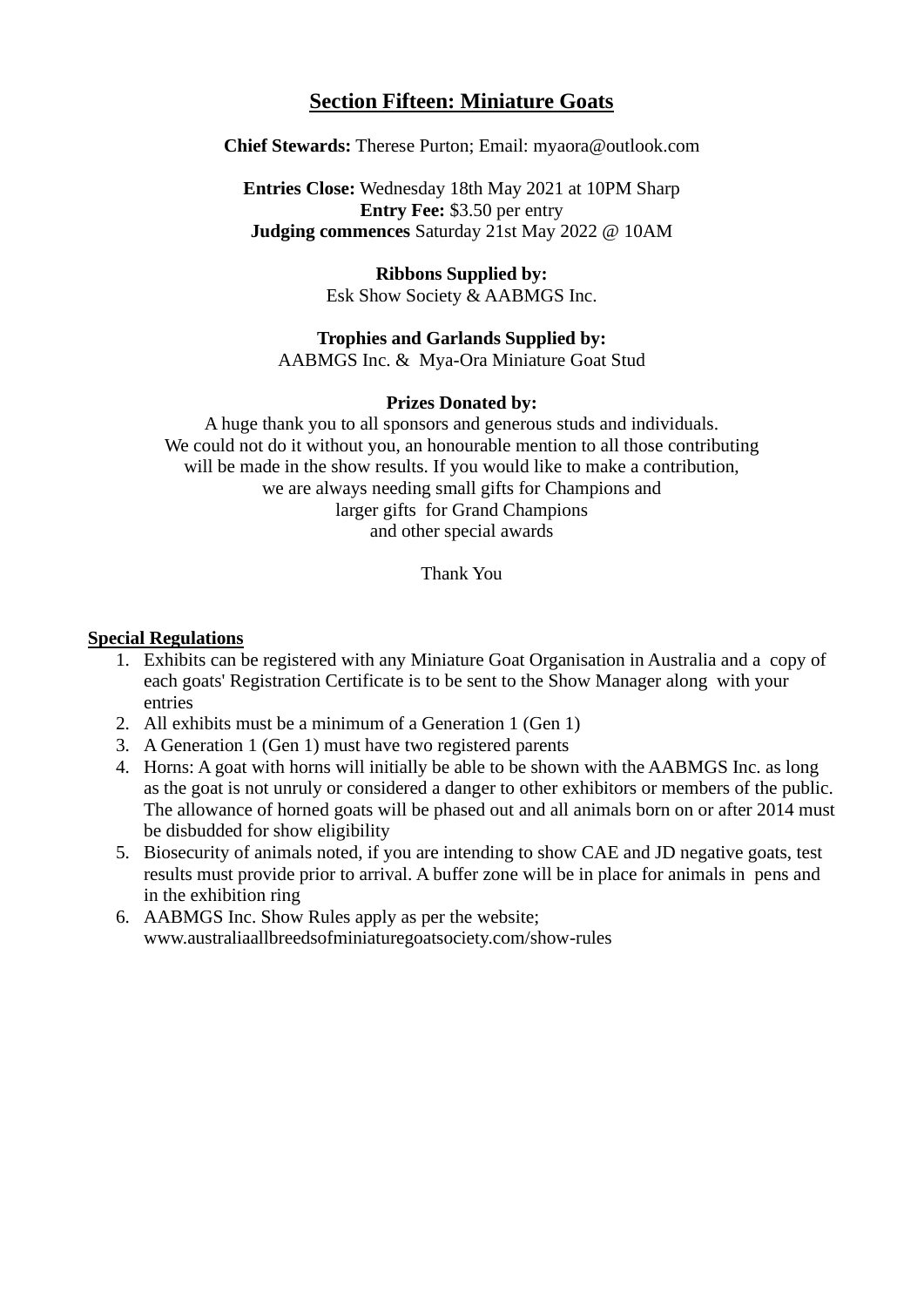# **Classes:**

- 1. Best Presented any breed
- 2. 2. Kindy Klass Handler any breed (children 7 years and under)
- 3. Junior Handler any breed (children 8 to 16 years)
- 4. Adult Handler any breed (over 16 years)
- 5. Best Udder any breed

# **Wethers**:

- 6. Wether Under 6 Months any breed
- 7. Wether 6 to 12 Months any breed

## **Champion Kid Miniature Wether Reserve Champion Kid Miniature Wether**

- 8. Wether 1 to 2 years any breed
- 9. Wether over 2 years any breed

#### **Champion Adult Miniature Wether Reserve Champion Adult Miniature Wether SUPREME CHAMPION WETHER**

## **Does:**

## **Kid Does under 6 Months:**

- 10. MINIATURE ANGLO NUBIAN Kid Doe under 6 Months
- 11. AUSTRALIAN MINIATURE Kid Doe under 6 Months
- 12. ELF Kid Doe under 6 Months
- 13. AUSTRALIAN SILKY Kid Doe under 6 Months
- 14. PYGMY Kid Doe under 6 Months
- 15. NIGERIAN DWARF Kid Doe under 6 Months
- 16. MINIATURE BOER Kid Doe under 6 Months

#### **Champion Kid Doe Under 6 Months Reserve Champion Kid Doe Under 6 Months**

#### **Kid Does 6 to 12 Months:**

- 17. MINIATURE ANGLO NUBIAN Kid Doe 6 to 12 Months
- 18. AUSTRALIAN MINIATURE Kid Doe 6 to 12 Months
- 19. ELF Kid Doe 6 to 12 Months
- 20. AUSTRALIAN SILKY Kid Doe 6 to 12 Months
- 21. PYGMY Kid Doe 6 to 12 Months
- 22. NIGERIAN DWARF Kid Doe 6 to 12 Months
- 23. MINIATURE BOER Kid Doe 6 to 12 Months

# **Champion Kid Doe 6 to 12 Months**

## **Reserve Champion Kid Doe 6 to 12 Months**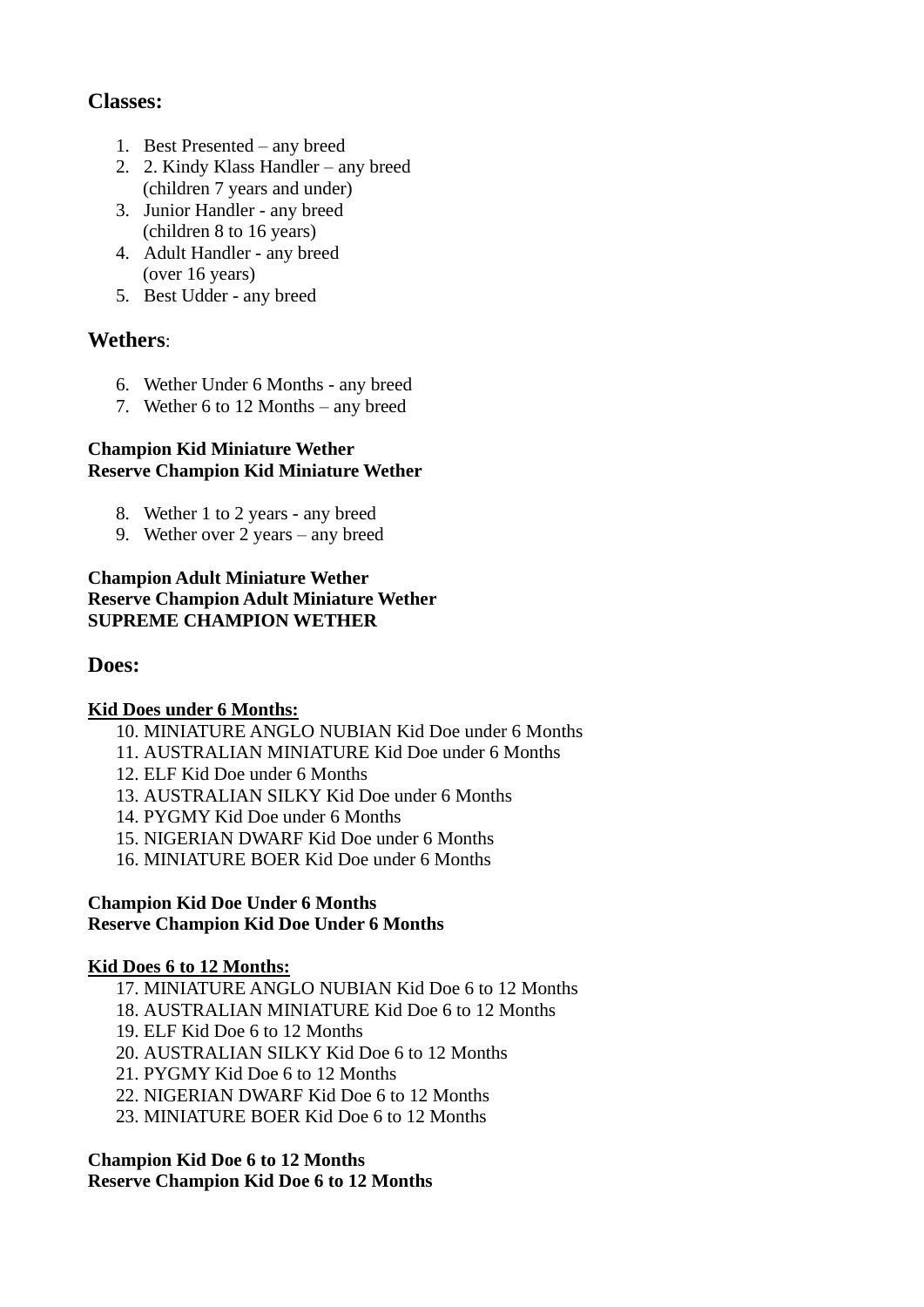#### **Junior Does 1 to 3 Years:**

- 24. MINIATURE ANGLO NUBIAN Junior Doe 1 to 3 Years
- 25. AUSTRALIAN MINIATURE Junior Doe 1 to 2 Years
- 26. AUSTRALIAN MINIATURE Junior Doe 2 to 3 Years
- 27. ELF Junior Doe 1 to 3 Years
- 28. AUSTRALIAN SILKY Junior Doe 1 to 3 Years
- 29. PYGMY Junior Doe 1 to 3 Years
- 30. NIGERIAN DWARF Junior Doe 1 to 3 Years
- 31. MINIATURE BOER Junior Doe 1 to 3 Years

# **Champion Junior Doe**

# **Reserve Champion Junior Doe**

#### **Adult Does Over 3 Years (Must Have Kidded)**

- 32. MINIATURE ANGLO NUBIAN Adult Doe over 3 Years
- 33. AUSTRALIAN MINIATURE Adult Doe 3 to 4 Years
- 34. AUSTRALIAN MINIATURE Adult Doe over 4 Years
- 35. ELF Doe over 3 Years
- 36. AUSTRALIAN SILKY Adult Doe over 3 Years
- 37. PYGMY Adult Doe over 3 Years
- 38. NIGERIAN DWARF Adult Doe over 3 Years
- 39. MINIATURE BOER Adult Doe over 3 Years

#### **Champion Adult Doe Reserve Champion Adult Doe**

## **Bucks:**

#### **Kid Bucks under 6 Months:**

- 40. MINIATURE ANGLO NUBIAN Kid Buck under 6 Months
- 41. AUSTRALIAN MINIATURE Kid Buck under 6 Months
- 42. ELF Kid Buck under 6 Months
- 43. AUSTRALIAN SILKY Kid Buck under 6 Months
- 44. PYGMY Kid Buck under 6 Months
- 45. NIGERIAN DWARF Kid Buck under 6 Months
- 46. MINIATURE BOER Kid Buck under 6 Months

#### **Champion Kid Buck Under 6 Months Reserve Champion Kid Buck Under 6 Months**

#### **Kid Bucks 6 to 12 Months:**

- 47. MINIATURE ANGLO NUBIAN Kid Buck 6 to 12 Months
- 48. AUSTRALIAN MINIATURE Kid Buck 6 to 12 Months
- 49. ELF Kid Buck 6 to 12 Months
- 50. AUSTRALIAN SILKY Kid Buck 6 to 12 Months
- 51. PYGMY Kid Buck 6 to 12 Months
- 52. NIGERIAN DWARF Kid Buck 6 to 12 Months
- 53. MINIATURE BOER Kid Buck 6 to 12 Months

#### **Champion Kid Buck 6 to 12 Months**

#### **Reserve Champion Kid Buck 6 to 12 Months**